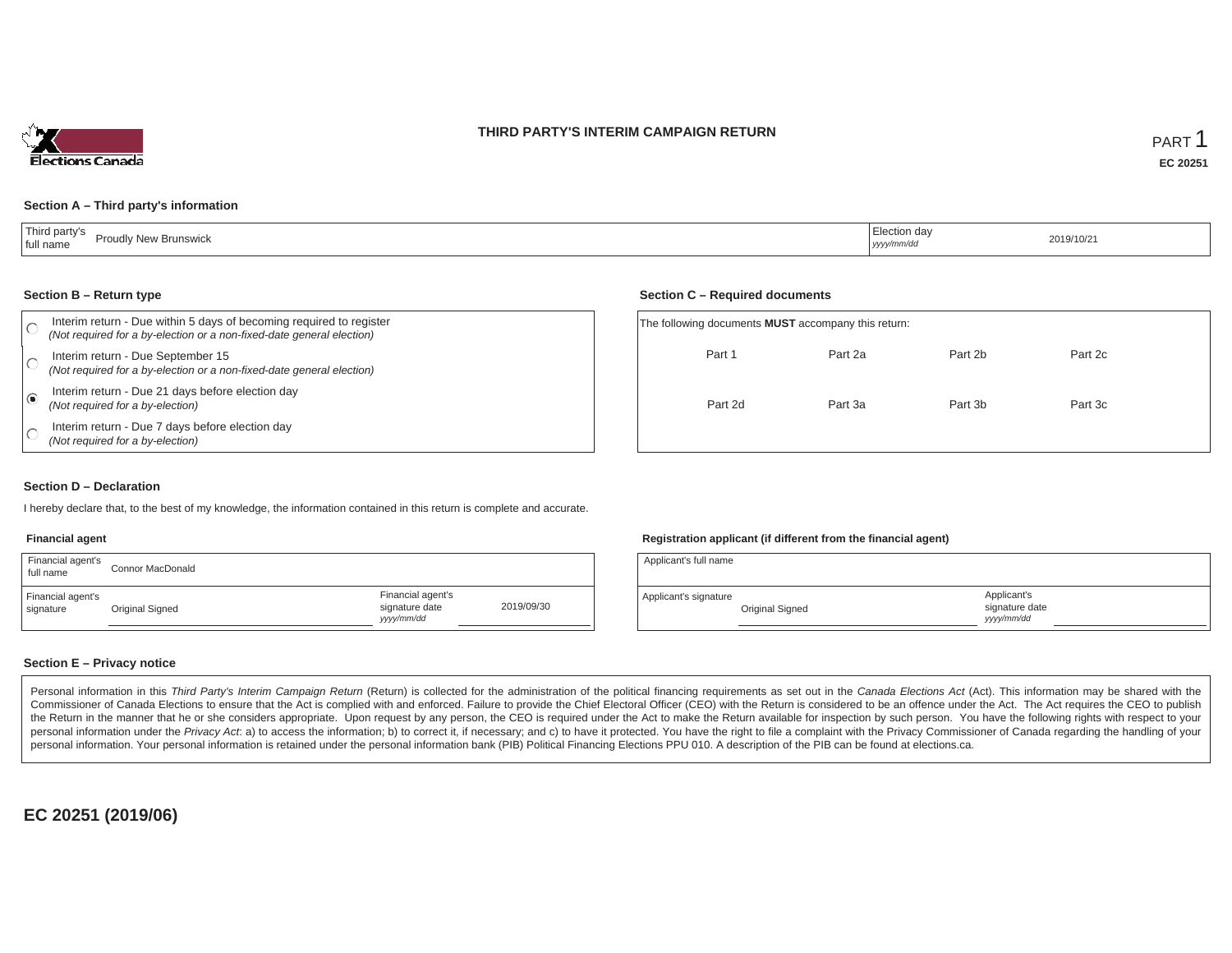

## **THIRD PARTY'S INTERIM CAMPAIGN RETURN THIRD PARTY'S INTERIM CAMPAIGN RETURN<br>Statement of monetary contributions received PART 2a**

| No. | Full name                                                                           | Street<br>no. | <b>Street</b> | Apt. | City    | Prov./<br>Terr. | Postal<br>code | Date<br>received<br>yyyy/mm/dd                                                 | Individual | Business /<br>Commercial<br>organization<br>\$ | Government | <b>Trade union</b><br>$\mathsf{s}$ | Corporation<br>without share<br>capital<br>\$ | Unincorporated<br>organization or<br>association<br>\$ |
|-----|-------------------------------------------------------------------------------------|---------------|---------------|------|---------|-----------------|----------------|--------------------------------------------------------------------------------|------------|------------------------------------------------|------------|------------------------------------|-----------------------------------------------|--------------------------------------------------------|
|     |                                                                                     |               |               |      |         |                 |                |                                                                                | \$         |                                                | \$         |                                    |                                               |                                                        |
| -1  | Manning Centre for Building Democracy                                               |               |               |      | Calgary | AB              | <b>T2E 2P6</b> | 2019/09/23                                                                     |            |                                                |            |                                    | 11,250.00                                     |                                                        |
|     |                                                                                     |               |               |      |         |                 |                |                                                                                |            |                                                |            |                                    |                                               |                                                        |
|     |                                                                                     |               |               |      |         |                 |                |                                                                                |            |                                                |            |                                    |                                               |                                                        |
|     |                                                                                     |               |               |      |         |                 |                |                                                                                |            |                                                |            |                                    |                                               |                                                        |
|     |                                                                                     |               |               |      |         |                 |                |                                                                                |            |                                                |            |                                    |                                               |                                                        |
|     |                                                                                     |               |               |      |         |                 |                |                                                                                |            |                                                |            |                                    |                                               |                                                        |
|     |                                                                                     |               |               |      |         |                 |                |                                                                                |            |                                                |            |                                    |                                               |                                                        |
|     |                                                                                     |               |               |      |         |                 |                |                                                                                |            |                                                |            |                                    |                                               |                                                        |
|     |                                                                                     |               |               |      |         |                 |                |                                                                                |            |                                                |            |                                    |                                               |                                                        |
|     |                                                                                     |               |               |      |         |                 |                |                                                                                |            |                                                |            |                                    |                                               |                                                        |
|     |                                                                                     |               |               |      |         |                 |                |                                                                                |            |                                                |            |                                    |                                               |                                                        |
|     |                                                                                     |               |               |      |         |                 |                |                                                                                |            |                                                |            |                                    |                                               |                                                        |
|     |                                                                                     |               |               |      |         |                 |                |                                                                                |            |                                                |            |                                    |                                               |                                                        |
|     |                                                                                     |               |               |      |         |                 |                |                                                                                |            |                                                |            |                                    |                                               |                                                        |
|     |                                                                                     |               |               |      |         |                 |                | Totals carried forward from previous page \$                                   |            |                                                |            |                                    |                                               |                                                        |
|     |                                                                                     |               |               |      |         |                 |                | Total amount of monetary contributions by contributors who gave over \$200 (A) |            |                                                |            |                                    | 11,250.00                                     |                                                        |
|     | Number of contributors who gave over \$200                                          |               |               |      |         |                 |                |                                                                                |            |                                                |            |                                    |                                               |                                                        |
|     | Total amount of monetary contributions by contributors who gave \$200 or less $(B)$ |               |               |      |         |                 |                |                                                                                | 10.00      |                                                |            |                                    |                                               |                                                        |
|     | Number of contributors who gave \$200 or less                                       |               |               |      |         |                 |                |                                                                                |            |                                                |            |                                    |                                               |                                                        |
|     |                                                                                     |               |               |      |         |                 |                | Total amount of all monetary contributions (A+B)                               | 10.00      |                                                |            |                                    | 11,250.00                                     |                                                        |
|     |                                                                                     |               |               |      |         |                 |                | Number of contributors who gave monetary contributions                         |            |                                                |            |                                    |                                               |                                                        |

| Thiro<br>the contract of the con-<br>party | v New Brunswick<br>тон | 'im/ac<br>, уууулт | 2019/10/2 | Pag⊾ | וש |  |
|--------------------------------------------|------------------------|--------------------|-----------|------|----|--|
|                                            |                        |                    |           |      |    |  |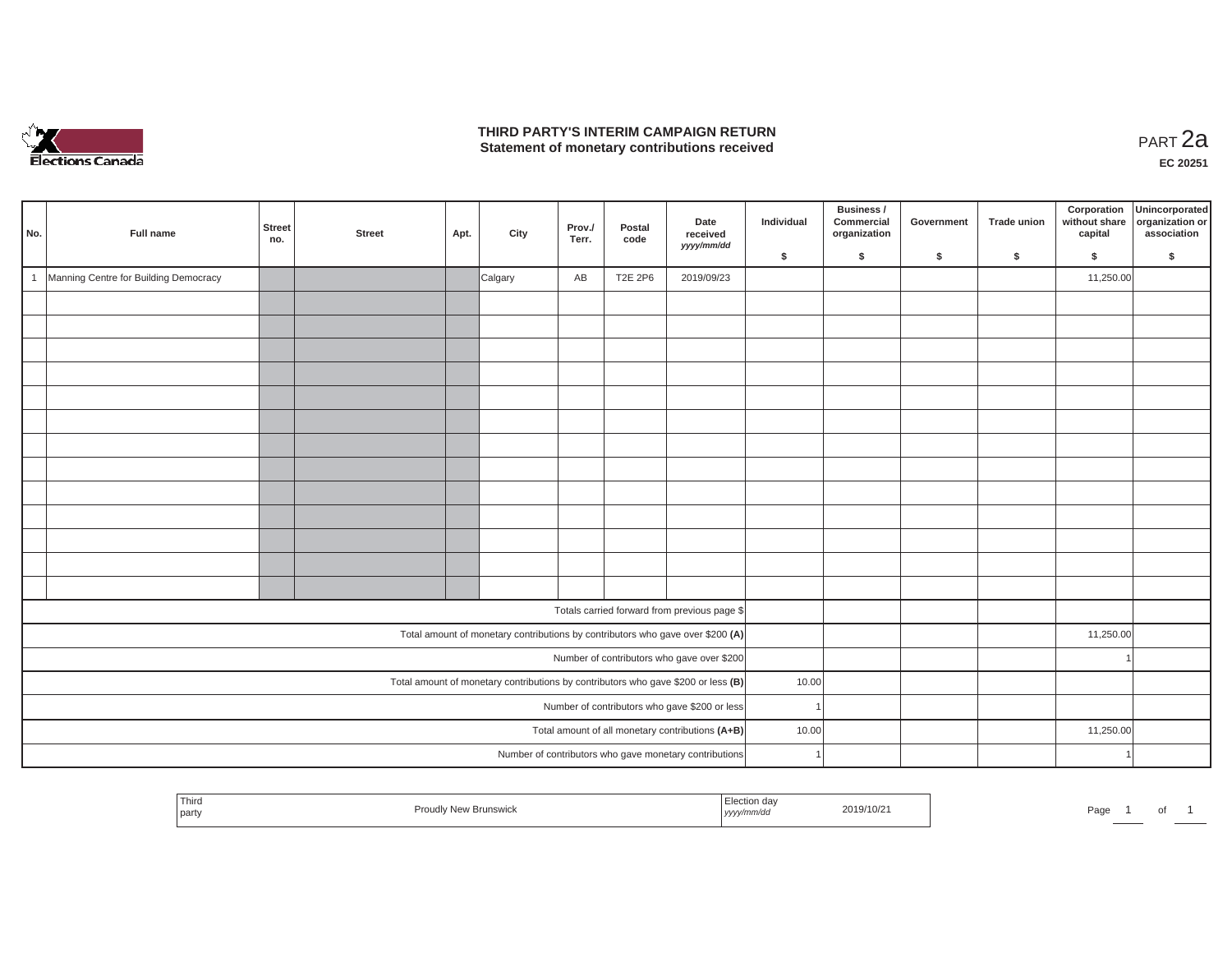

## **THIRD PARTY'S INTERIM CAMPAIGN RETURN**  THIRD PARTY'S INTERIM CAMPAIGN RETURN<br>Statement of non-monetary contributions received<br>**PART 2**b

**EC 20251**

| No.                                                                                   | Full name | Street<br>no. | <b>Street</b> | Apt. | City | Prov./<br>Terr. | Postal<br>code | Date<br>received<br>yyyy/mm/dd                             | Individual | Business /<br>Commercial<br>organization | Government | Trade union | Corporation<br>capital | Unincorporated<br>without share organization or<br>association |
|---------------------------------------------------------------------------------------|-----------|---------------|---------------|------|------|-----------------|----------------|------------------------------------------------------------|------------|------------------------------------------|------------|-------------|------------------------|----------------------------------------------------------------|
|                                                                                       |           |               |               |      |      |                 |                |                                                            | \$         | $\mathsf{s}$                             | \$         | $\sqrt{2}$  | \$                     | \$                                                             |
|                                                                                       |           |               |               |      |      |                 |                |                                                            |            |                                          |            |             |                        |                                                                |
|                                                                                       |           |               |               |      |      |                 |                |                                                            |            |                                          |            |             |                        |                                                                |
|                                                                                       |           |               |               |      |      |                 |                |                                                            |            |                                          |            |             |                        |                                                                |
|                                                                                       |           |               |               |      |      |                 |                |                                                            |            |                                          |            |             |                        |                                                                |
|                                                                                       |           |               |               |      |      |                 |                |                                                            |            |                                          |            |             |                        |                                                                |
|                                                                                       |           |               |               |      |      |                 |                |                                                            |            |                                          |            |             |                        |                                                                |
|                                                                                       |           |               |               |      |      |                 |                |                                                            |            |                                          |            |             |                        |                                                                |
|                                                                                       |           |               |               |      |      |                 |                |                                                            |            |                                          |            |             |                        |                                                                |
|                                                                                       |           |               |               |      |      |                 |                |                                                            |            |                                          |            |             |                        |                                                                |
|                                                                                       |           |               |               |      |      |                 |                |                                                            |            |                                          |            |             |                        |                                                                |
|                                                                                       |           |               |               |      |      |                 |                |                                                            |            |                                          |            |             |                        |                                                                |
|                                                                                       |           |               |               |      |      |                 |                |                                                            |            |                                          |            |             |                        |                                                                |
|                                                                                       |           |               |               |      |      |                 |                |                                                            |            |                                          |            |             |                        |                                                                |
|                                                                                       |           |               |               |      |      |                 |                |                                                            |            |                                          |            |             |                        |                                                                |
|                                                                                       |           |               |               |      |      |                 |                |                                                            |            |                                          |            |             |                        |                                                                |
|                                                                                       |           |               |               |      |      |                 |                | Totals carried forward from previous page \$               |            |                                          |            |             |                        |                                                                |
| Total amount of non-monetary contributions by contributors who gave over \$200 (A)    |           |               |               |      |      |                 |                |                                                            |            |                                          |            |             |                        |                                                                |
| Number of contributors who gave over \$200                                            |           |               |               |      |      |                 |                |                                                            |            |                                          |            |             |                        |                                                                |
| Total amount of non-monetary contributions by contributors who gave \$200 or less (B) |           |               |               |      |      |                 |                |                                                            |            |                                          |            |             |                        |                                                                |
| Number of contributors who gave \$200 or less                                         |           |               |               |      |      |                 |                |                                                            |            |                                          |            |             |                        |                                                                |
|                                                                                       |           |               |               |      |      |                 |                | Total amount of all non-monetary contributions (A+B)       |            |                                          |            |             |                        |                                                                |
|                                                                                       |           |               |               |      |      |                 |                | Number of contributors who gave non-monetary contributions |            |                                          |            |             |                        |                                                                |
|                                                                                       |           |               |               |      |      |                 |                |                                                            |            |                                          |            |             |                        |                                                                |

|  | Third<br>party | Brunswick<br>nouu | ⊨lection da∖<br>'mm/a<br>.<br>17777 | 2019/10/2 | Pag |  | וש |  |
|--|----------------|-------------------|-------------------------------------|-----------|-----|--|----|--|
|--|----------------|-------------------|-------------------------------------|-----------|-----|--|----|--|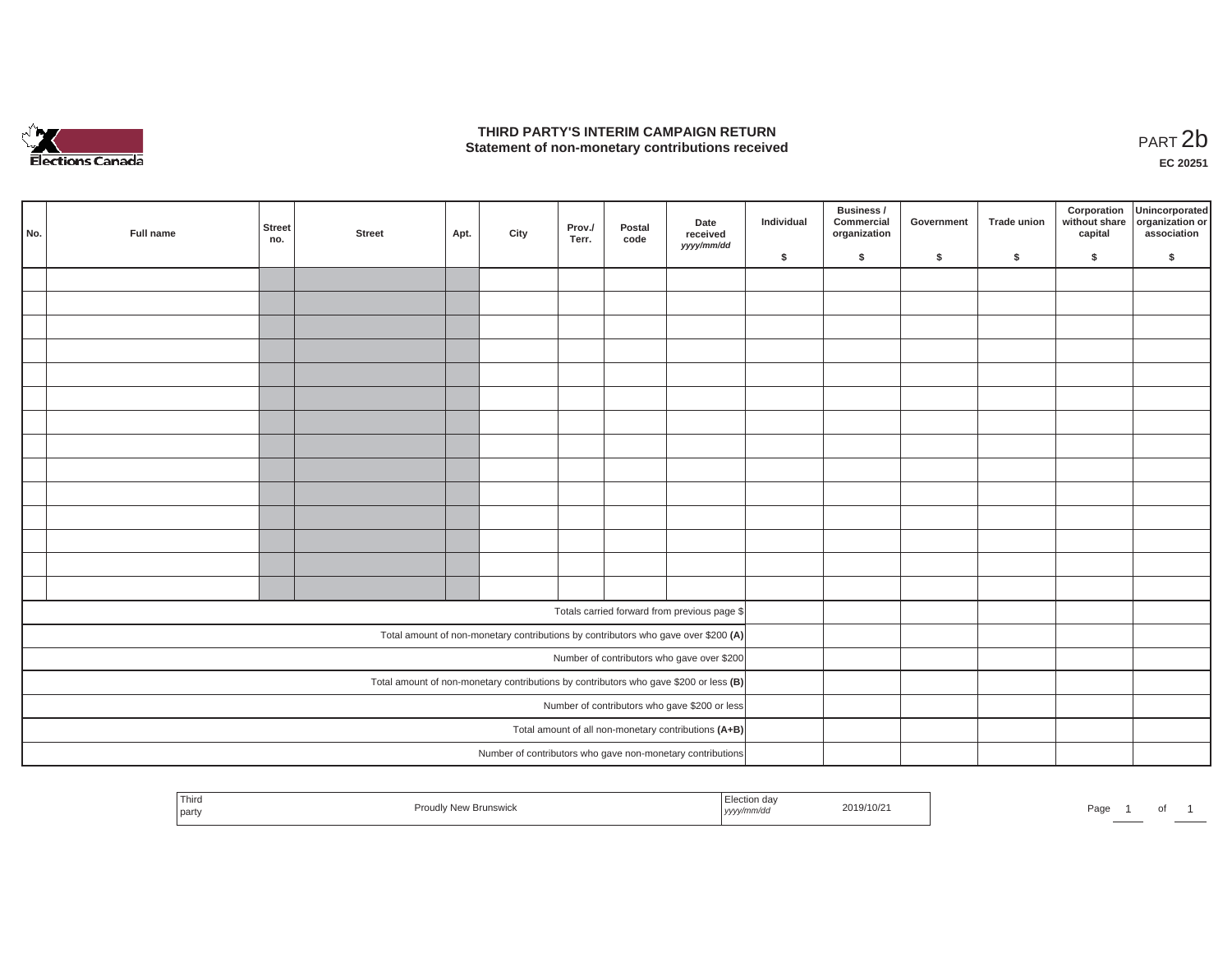

### **THIRD PARTY'S INTERIM CAMPAIGN RETURN**  RD PARTY'S INTERIM CAMPAIGN RETURN<br>Statement of operating loans received **PART 2c**

**EC 20251**

|     |                                                                 |               |        |      |      |                 |                |                                                              |            | Business /                 |            |             |         | Corporation Unincorporated<br>without share organization or |
|-----|-----------------------------------------------------------------|---------------|--------|------|------|-----------------|----------------|--------------------------------------------------------------|------------|----------------------------|------------|-------------|---------|-------------------------------------------------------------|
| No. | Full name                                                       | Street<br>no. | Street | Apt. | City | Prov./<br>Terr. | Postal<br>code | Date<br>received                                             | Individual | Commercial<br>organization | Government | Trade union | capital | association                                                 |
|     |                                                                 |               |        |      |      |                 |                | yyyy/mm/dd                                                   | \$         | $\sqrt{2}$                 | \$         | $\sqrt{2}$  | \$      | \$                                                          |
|     |                                                                 |               |        |      |      |                 |                |                                                              |            |                            |            |             |         |                                                             |
|     |                                                                 |               |        |      |      |                 |                |                                                              |            |                            |            |             |         |                                                             |
|     |                                                                 |               |        |      |      |                 |                |                                                              |            |                            |            |             |         |                                                             |
|     |                                                                 |               |        |      |      |                 |                |                                                              |            |                            |            |             |         |                                                             |
|     |                                                                 |               |        |      |      |                 |                |                                                              |            |                            |            |             |         |                                                             |
|     |                                                                 |               |        |      |      |                 |                |                                                              |            |                            |            |             |         |                                                             |
|     |                                                                 |               |        |      |      |                 |                |                                                              |            |                            |            |             |         |                                                             |
|     |                                                                 |               |        |      |      |                 |                |                                                              |            |                            |            |             |         |                                                             |
|     |                                                                 |               |        |      |      |                 |                |                                                              |            |                            |            |             |         |                                                             |
|     |                                                                 |               |        |      |      |                 |                |                                                              |            |                            |            |             |         |                                                             |
|     |                                                                 |               |        |      |      |                 |                |                                                              |            |                            |            |             |         |                                                             |
|     |                                                                 |               |        |      |      |                 |                |                                                              |            |                            |            |             |         |                                                             |
|     |                                                                 |               |        |      |      |                 |                |                                                              |            |                            |            |             |         |                                                             |
|     |                                                                 |               |        |      |      |                 |                |                                                              |            |                            |            |             |         |                                                             |
|     |                                                                 |               |        |      |      |                 |                | Totals carried forward from previous page \$                 |            |                            |            |             |         |                                                             |
|     |                                                                 |               |        |      |      |                 |                | Total amount of loans by lenders who provided over \$200 (A) |            |                            |            |             |         |                                                             |
|     | Number of lenders who provided over \$200                       |               |        |      |      |                 |                |                                                              |            |                            |            |             |         |                                                             |
|     | Total amount of loans by lenders who provided \$200 or less (B) |               |        |      |      |                 |                |                                                              |            |                            |            |             |         |                                                             |
|     | Number of lenders who provided \$200 or less                    |               |        |      |      |                 |                |                                                              |            |                            |            |             |         |                                                             |
|     |                                                                 |               |        |      |      |                 |                | Total amount of all loans (A+B)                              |            |                            |            |             |         |                                                             |
|     |                                                                 |               |        |      |      |                 |                | Number of all lenders who provided loans                     |            |                            |            |             |         |                                                             |

| 2019/10/21<br><b>Proudly New Brunswick</b><br>Page<br>.<br><sub>i</sub> yyyy/mm/dd<br>party<br> |
|-------------------------------------------------------------------------------------------------|
|-------------------------------------------------------------------------------------------------|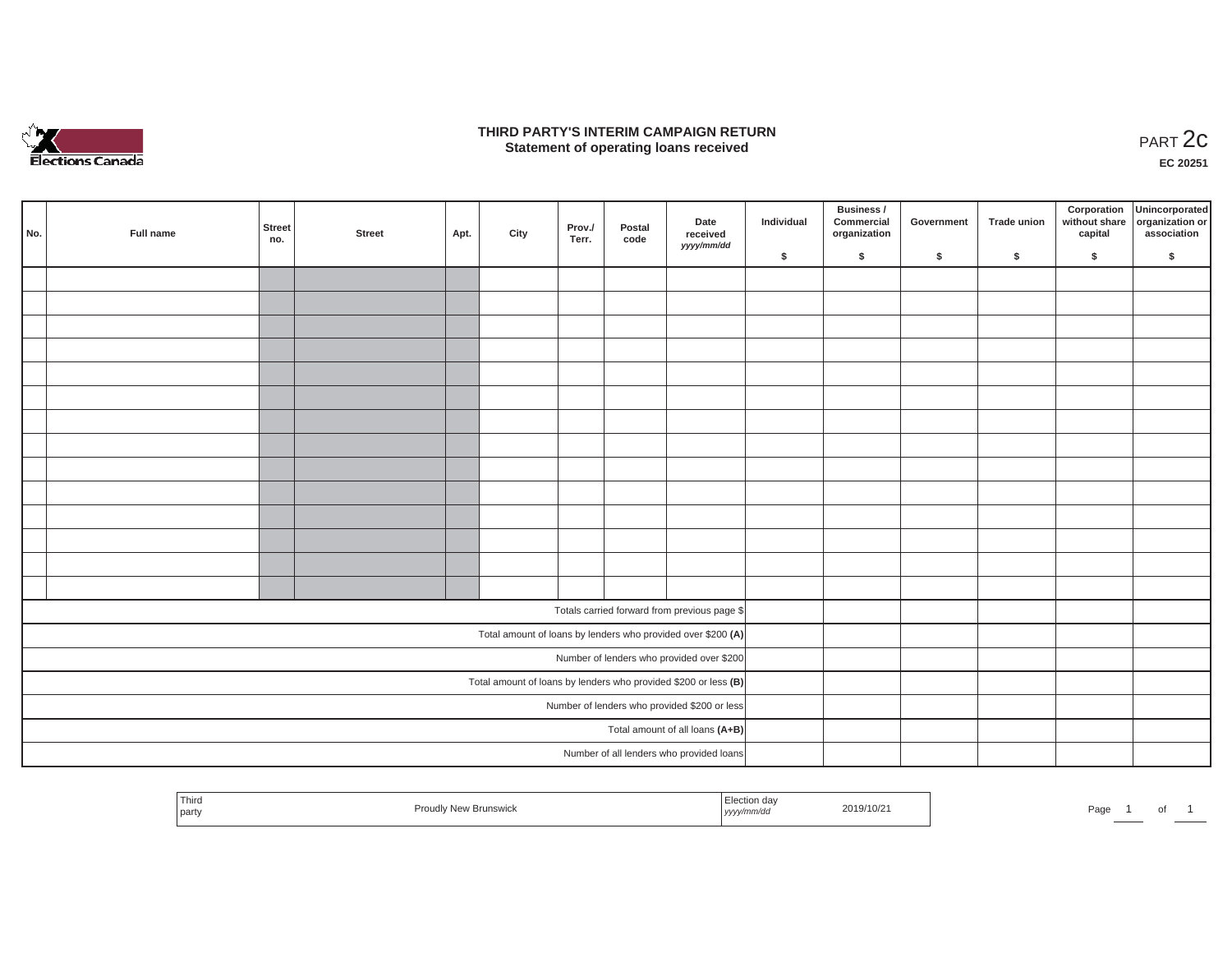

## **THIRD PARTY'S INTERIM CAMPAIGN RETURN SUMMARY STATE SUMMARY OF A SUMMARY OF A SUMMARY OF A SUMMARY OF A SUMMARY OF A SUMMARY OF A SUMMARY OF A SUMMA**<br> **Summary of inflows**

| No.   | Type of contributor / lender                    | <b>Monetary</b><br>contributions<br>(Part 2a)<br>\$ | Non-monetary<br>contributions<br>(Part 2b)<br>\$ | Loans<br>(Part 2c)<br>\$ | <b>Total</b><br>\$ | Number of<br>contributors and<br>lenders |
|-------|-------------------------------------------------|-----------------------------------------------------|--------------------------------------------------|--------------------------|--------------------|------------------------------------------|
| 1.    | Individuals                                     | 10.00                                               |                                                  |                          | 10.00              |                                          |
|       | 2. Businesses / Commercial organizations        |                                                     |                                                  |                          |                    |                                          |
|       | 3. Governments                                  |                                                     |                                                  |                          |                    |                                          |
| 4.    | Trade unions                                    |                                                     |                                                  |                          |                    |                                          |
| 5.    | Corporations without share capital              | 11,250.00                                           |                                                  |                          | 11,250.00          |                                          |
|       | 6. Unincorporated organizations or associations |                                                     |                                                  |                          |                    |                                          |
| 7.    | Total (items 1 to 6)                            | 11,260.00                                           |                                                  |                          | 11,260.00          | $\overline{2}$                           |
| Total |                                                 |                                                     |                                                  |                          |                    |                                          |
|       | 8. Amount of third party's resources used       |                                                     |                                                  |                          |                    |                                          |
|       | 9. Grand total (items $7$ and $8$ )             | 11,260.00                                           |                                                  |                          | 11,260.00          | 2                                        |

| Third<br>party | ≀ New Brunswick<br>Proudly | Election da∖<br>yyyy/mm/dd | 2019/10/21 |
|----------------|----------------------------|----------------------------|------------|
|----------------|----------------------------|----------------------------|------------|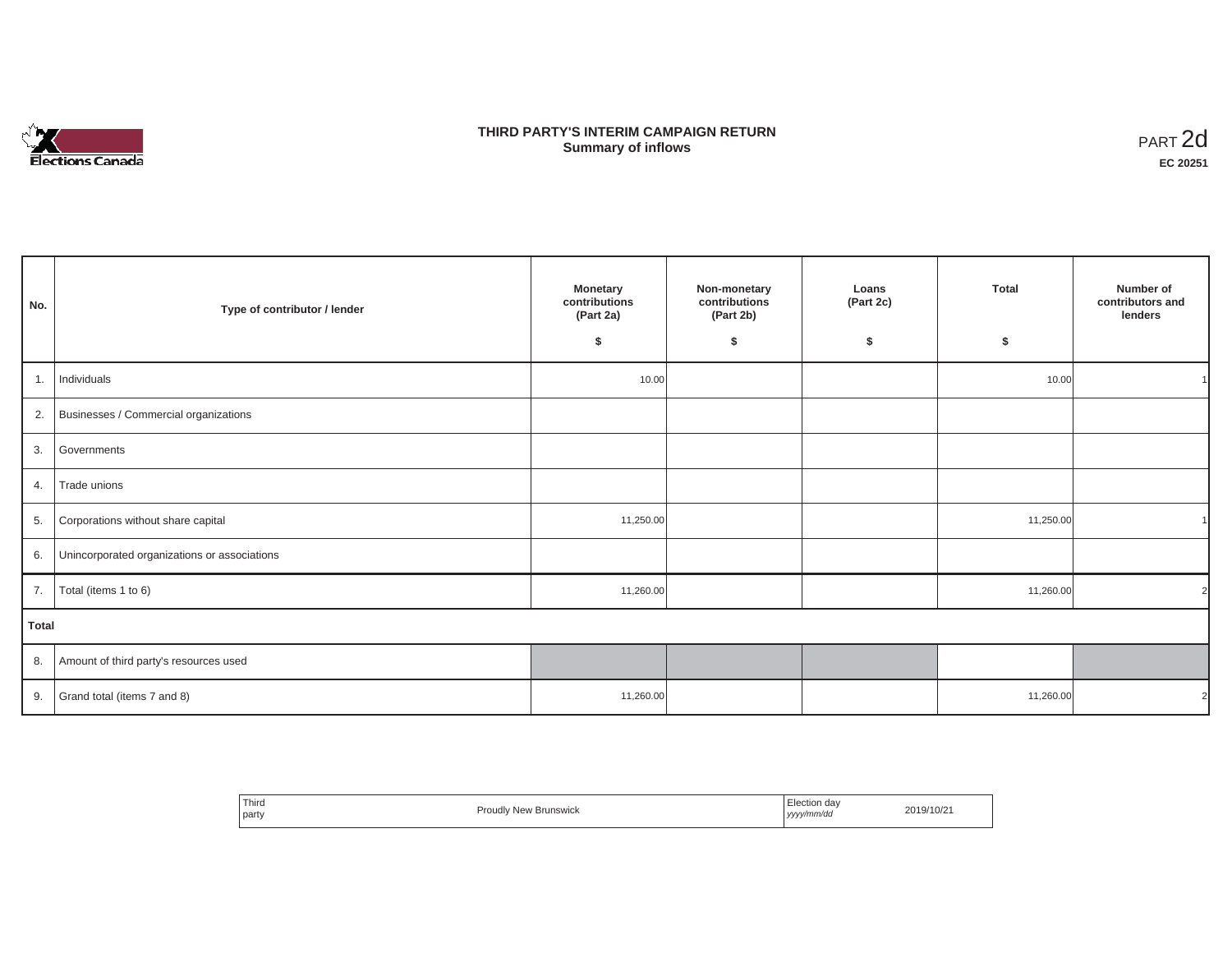

# **THIRD PARTY'S INTERIM CAMPAIGN RETURN Statement of expenses incurred for regulated activities that take place during the pre-election period**  *(Only applicable to a fixed-date general election)*

<code>PART $3$ a</code> **EC 20251**

For a list of expense types, expense categories and expense subcategories, refer to Annex II in the Instructions.

| No.             | Date<br>incurred<br>yyyy/mm/dd | ED Code<br>(if applicable) | Supplier   | <b>Expense type</b> | <b>Expense</b><br>category | Expense<br>subcategory | <b>Starting date</b><br>of activity,<br>advertisement<br>or survey<br>yyyy/mm/dd | <b>Ending date</b><br>of activity,<br>advertisement<br>or survey<br>yyyy/mm/dd | Place of activity or<br>advertisement        | Expense amount<br>$\sqrt{2}$ |
|-----------------|--------------------------------|----------------------------|------------|---------------------|----------------------------|------------------------|----------------------------------------------------------------------------------|--------------------------------------------------------------------------------|----------------------------------------------|------------------------------|
| $\overline{1}$  | 2019/07/02                     |                            | <b>RBC</b> | Partisan Activity   | Other                      | <b>Bank</b> fees       | 2019/07/01                                                                       | 2019/07/31                                                                     | New Brunswick                                | 6.00                         |
| $\overline{2}$  | 2019/08/01                     |                            | <b>RBC</b> | Partisan Activity   | Other                      | <b>Bank</b> fees       | 2019/08/01                                                                       | 2019/08/31                                                                     | New Brunswick                                | 6.00                         |
| 3               | 2019/09/03                     |                            | <b>RBC</b> | Partisan Activity   | Other                      | Bank fees              | 2019/09/01                                                                       | 2019/09/30                                                                     | New Brunswick                                | 6.00                         |
| $\overline{4}$  | 2019/07/02                     |                            | RBC        | Partisan Activity   | Other                      | Transaction fees       | 2019/07/02                                                                       | 2019/07/02                                                                     | New Brunswick                                | 3.00                         |
| $5\overline{5}$ | 2019/08/01                     |                            | <b>RBC</b> | Partisan Activity   | Other                      | Transaction fees       | 2019/08/01                                                                       | 2019/08/01                                                                     | New Brunswick                                | 1.50                         |
|                 |                                |                            |            |                     |                            |                        |                                                                                  |                                                                                |                                              |                              |
|                 |                                |                            |            |                     |                            |                        |                                                                                  |                                                                                |                                              |                              |
|                 |                                |                            |            |                     |                            |                        |                                                                                  |                                                                                |                                              |                              |
|                 |                                |                            |            |                     |                            |                        |                                                                                  |                                                                                |                                              |                              |
|                 |                                |                            |            |                     |                            |                        |                                                                                  |                                                                                |                                              |                              |
|                 |                                |                            |            |                     |                            |                        |                                                                                  |                                                                                |                                              |                              |
|                 |                                |                            |            |                     |                            |                        |                                                                                  |                                                                                |                                              |                              |
|                 |                                |                            |            |                     |                            |                        |                                                                                  |                                                                                |                                              |                              |
|                 |                                |                            |            |                     |                            |                        |                                                                                  |                                                                                |                                              |                              |
|                 |                                |                            |            |                     |                            |                        |                                                                                  |                                                                                |                                              |                              |
|                 |                                |                            |            |                     |                            |                        |                                                                                  |                                                                                |                                              |                              |
|                 |                                |                            |            |                     |                            |                        |                                                                                  |                                                                                |                                              |                              |
|                 |                                |                            |            |                     |                            |                        |                                                                                  |                                                                                | Totals carried forward from previous page \$ |                              |
|                 |                                |                            |            |                     |                            |                        |                                                                                  |                                                                                | Total \$                                     | 22.50                        |

| i nira<br>part | ᢇ<br>ייייי DIUIISWIU | , yyyyıı | 2019/10/21 | ⊐∽∼<br>-aa∈ |  |
|----------------|----------------------|----------|------------|-------------|--|
|                |                      |          |            |             |  |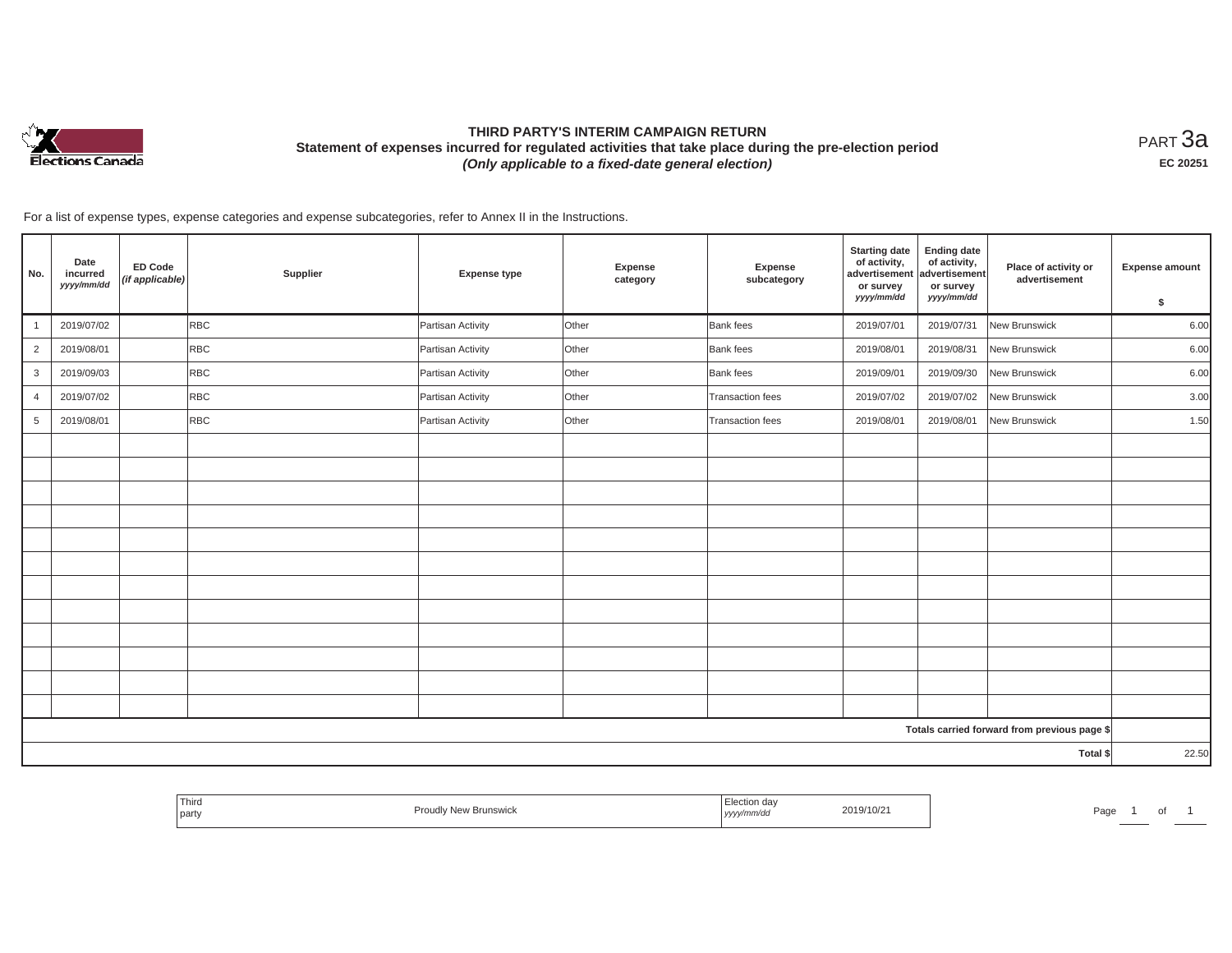

# **THIRD PARTY'S INTERIM CAMPAIGN RETURN Statement of expenses incurred for regulated activities that take place during the election period**<br>РАRТ  $3\mathrm{b}$

**EC 20251**

For a list of expense types, expense categories and expense subcategories, refer to Annex II in the Instructions.

| No.            | Date<br>incurred<br>yyyy/mm/dd | <b>ED Code</b><br>(if applicable) | Supplier         | <b>Expense type</b>  | Expense<br>category          | Expense<br>subcategory | <b>Starting date</b><br>of activity,<br>advertisement<br>or survey<br>yyyy/mm/dd | <b>Ending date</b><br>of activity,<br>advertisement<br>or survey<br>yyyy/mm/dd | Place of activity or<br>advertisement        | Expense amount |
|----------------|--------------------------------|-----------------------------------|------------------|----------------------|------------------------------|------------------------|----------------------------------------------------------------------------------|--------------------------------------------------------------------------------|----------------------------------------------|----------------|
|                |                                |                                   |                  |                      |                              |                        |                                                                                  |                                                                                |                                              | \$             |
|                | 2019/09/24                     |                                   | Facebook         | Election Advertising | Advertising                  | Content boosting       | 2019/09/11                                                                       | 2019/09/23                                                                     | New Brunswick                                | 971.07         |
| $\overline{2}$ | 2019/09/28                     |                                   | Connor MacDonald | Partisan Activity    | Salaries, Wages & Consulting | Consulting fees        | 2019/09/11                                                                       | 2019/09/28                                                                     | New Brunswick                                | 315.00         |
| 3              | 2019/09/28                     |                                   | Nicolas Gagnon   | Partisan Activity    | Salaries, Wages & Consulting | Consulting fees        | 2019/09/11                                                                       | 2019/09/28                                                                     | New Brunswick                                | 51.75          |
|                |                                |                                   |                  |                      |                              |                        |                                                                                  |                                                                                |                                              |                |
|                |                                |                                   |                  |                      |                              |                        |                                                                                  |                                                                                |                                              |                |
|                |                                |                                   |                  |                      |                              |                        |                                                                                  |                                                                                |                                              |                |
|                |                                |                                   |                  |                      |                              |                        |                                                                                  |                                                                                |                                              |                |
|                |                                |                                   |                  |                      |                              |                        |                                                                                  |                                                                                |                                              |                |
|                |                                |                                   |                  |                      |                              |                        |                                                                                  |                                                                                |                                              |                |
|                |                                |                                   |                  |                      |                              |                        |                                                                                  |                                                                                |                                              |                |
|                |                                |                                   |                  |                      |                              |                        |                                                                                  |                                                                                |                                              |                |
|                |                                |                                   |                  |                      |                              |                        |                                                                                  |                                                                                |                                              |                |
|                |                                |                                   |                  |                      |                              |                        |                                                                                  |                                                                                |                                              |                |
|                |                                |                                   |                  |                      |                              |                        |                                                                                  |                                                                                |                                              |                |
|                |                                |                                   |                  |                      |                              |                        |                                                                                  |                                                                                |                                              |                |
|                |                                |                                   |                  |                      |                              |                        |                                                                                  |                                                                                |                                              |                |
|                |                                |                                   |                  |                      |                              |                        |                                                                                  |                                                                                |                                              |                |
|                |                                |                                   |                  |                      |                              |                        |                                                                                  |                                                                                | Totals carried forward from previous page \$ |                |
| Total \$       |                                |                                   |                  |                      |                              |                        | 1,337.82                                                                         |                                                                                |                                              |                |

| <sup>1</sup> Third<br><b>Brunswick</b><br>$\sim$<br>יוטשו<br>party | "ection √<br>2019/10/2 <sup>.</sup><br>nmra<br>,,,,, | Pag |
|--------------------------------------------------------------------|------------------------------------------------------|-----|
|--------------------------------------------------------------------|------------------------------------------------------|-----|